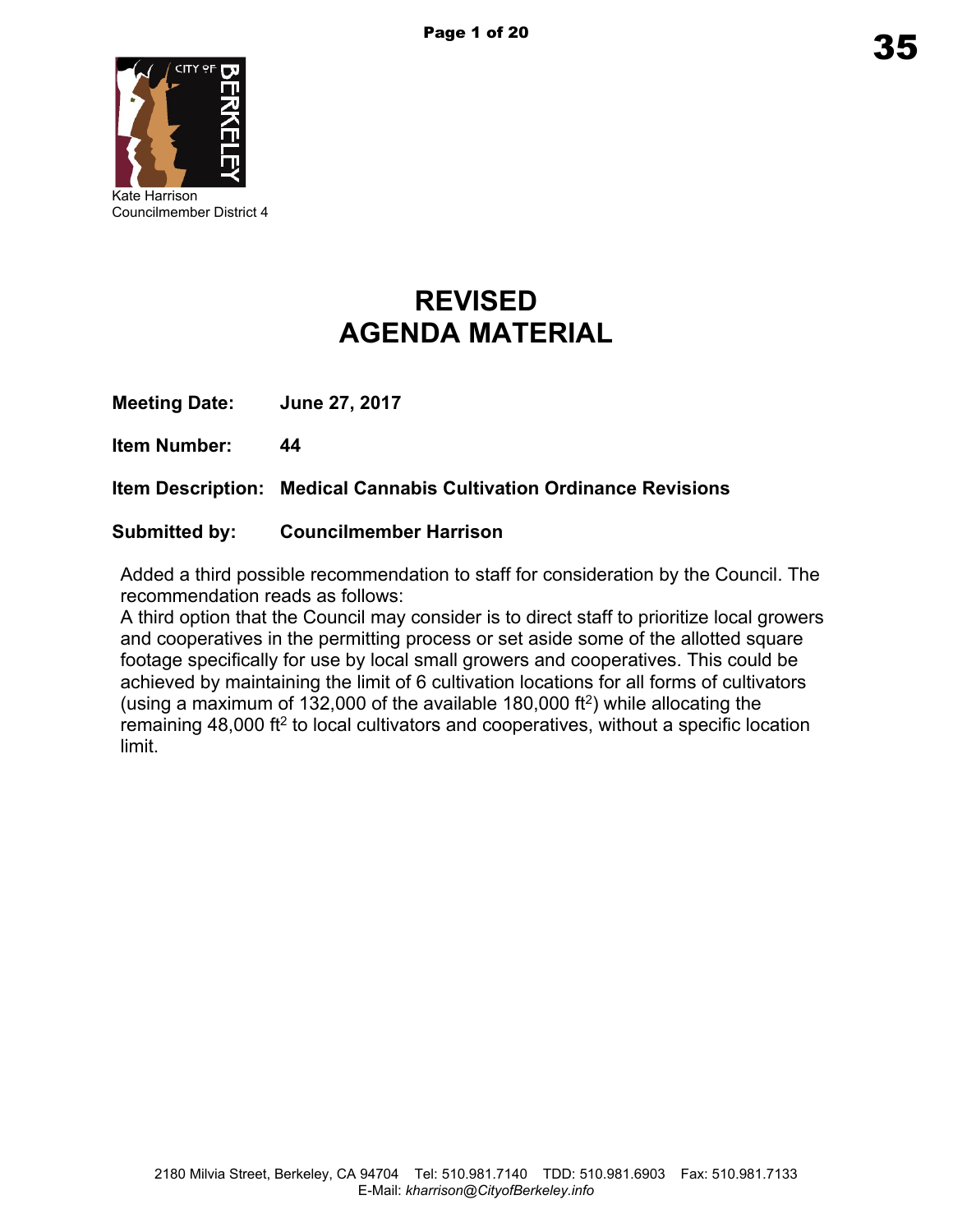

ACTION CALENDAR June 27, 2017 *(Continued from June 13, 2017)*

To: Honorable Mayor and Members of the City Council

From: Dee Williams-Ridley, City Manager

Submitted by: Timothy Burroughs, Interim Director, Planning & Development

Subject: Medical Cannabis Cultivation Ordinance Revisions

## RECOMMENDATION

Consider the responses provided by the Planning Commission and Medical Cannabis Commission (MCC) to Council's referral regarding the desired maximum number of Medical Cannabis Cultivation locations (Zoning Ordinance/BMC Section 23E.72.040.A) and give direction to staff regarding any recommended changes to the Zoning Ordinance.

## FISCAL IMPACTS OF RECOMMENDATION

Establishing a quota for cultivation locations could reduce expected City revenue.

## Revenue

The MCC calculated that if 180,000 square feet is cultivated, the City taxes generated could be between \$650,000 and \$1,300,000 annually. Restrictions on the number of cultivation locations could limit both how many cultivation facilities locate in Berkeley and how much floor area is available for cultivation. A quota could restrict the City taxes that are generated from this use.

## CURRENT SITUATION AND ITS EFFECTS

At its January 31, 2017 meeting, the City Council approved BMC Chapter 12.25, which established regulations for medical cannabis cultivation facilities. As part of the discussion, the Council asked the Planning Commission to reconsider a quota on the number of cultivation locations, and placed a hold on the effective date of the ordinance until the Zoning Ordinance includes a limit of six cultivation locations.

## **Background**

The Zoning Ordinance language related to medical cannabis cultivation was established by the passage of Measure T in November 2010. Measure T called for a limit of six cultivation locations, each with a maximum size limit of 30,000 square feet. The limit applied specifically to "locations"; different licensees may locate at one location as long as the total area used for cultivation does not exceed 30,000 square feet. The measure allowed for future implementation and amendment by Council.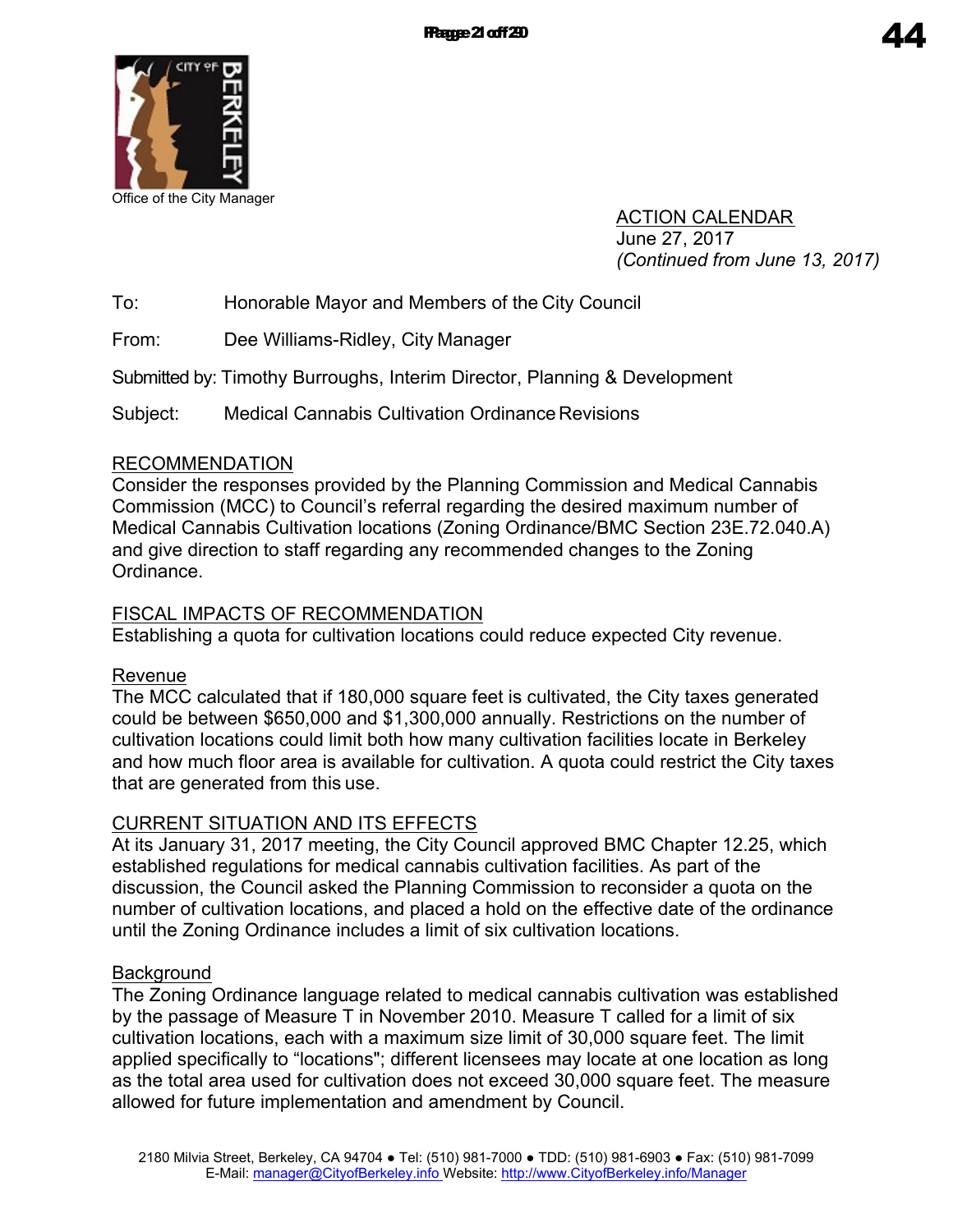In 2015, the Governor approved the Medical Cannabis Regulation and Safety Act (MCRSA), which was designed to create a comprehensive state licensing system for medical cannabis businesses. MCRSA regulations limited the size of an indoor cultivation location to 22,000 square feet. To address this change, the MCC and Planning Commission recommended that the Council modify the city's cultivation regulations to conform to the state's new regulations. Among the recommendations was a proposal to remove the six location quota, and replace it with an 180,000 squarefoot limit for total cultivation area. The intent was to continue to allow the same maximum amount of cultivation area that would have been permitted with six 30,000 square-foot locations, accommodate the smaller cultivation locations under State law, and retain the implied maximum potential cultivation area from Measure T. The City Council approved these Zoning Ordinance changes on consent at its February 23, 2016 meeting. See Attachment 1 for the current Zoning Ordinance language.

The City Council adopted further amendments to the BMC related to medical cannabis uses at its January 31, 2017 meeting. One of the amendments was a new chapter, 12.25, that established regulations for medical cannabis cultivation facilities. The Council approved the BMC chapter, but expressed interest in modifying the Zoning Ordinance to re-establish a numeric limit (quota) for cultivation sites. The Council referred the quota issue to the Planning Commission.

MCC recommendation to Planning Commission: On March 2, 2017, the MCC recommended to the Planning Commission that the current Zoning ordinance language be retained, thereby not re-establishing a quota on the number of cultivation locations. (7-0-0-1; Ayes: Lampach, Pappas, Rice, Cable, Brewster, Ferguson-Riffe, Carlisle. Noes: None. Abstain: None. Absent: Cooper.)

Planning Commission Action: The Planning Commission considered cultivation location quotas of six or more at its March 15, 2017 meeting. The Commission voted to not recommend any specific quota number for cultivation locations to the Council. The Commission requested that the Council base any number it may adopt on additional research and the desire to encourage small "clean and green" businesses. (8-0-0-0; Ayes: Chapple, Poschman, Beach, Pinto, Fong, Marinot, Schildt, Kapla. Noes: None. Abstain: None. Absent: None.)

In response, staff recommends that the Council consider one of two options:

- A. Maintain the existing Zoning Ordinance language (180,000 square-foot cultivation limit and no quota on the number of cultivation locations); or
- B. Add a quota of no less than nine cultivation locations to allow for the possibility of 180,000 square feet of cultivation in Berkeley.

A third option that the Council may consider is to direct staff to prioritize local growers and cooperatives in the permitting process or set aside some of the allotted square footage specifically for use by local small growers and cooperatives. This could be achieved by maintaining the limit of 6 cultivation locations for all forms of cultivators (using a maximum of 132,000 of the available 180,000 ft<sup>2</sup>) while allocating the remaining 48,000 ft<sup>2</sup> to local cultivators and cooperatives, without a specific location limit.

#### ENVIRONMENTAL SUSTAINABILITY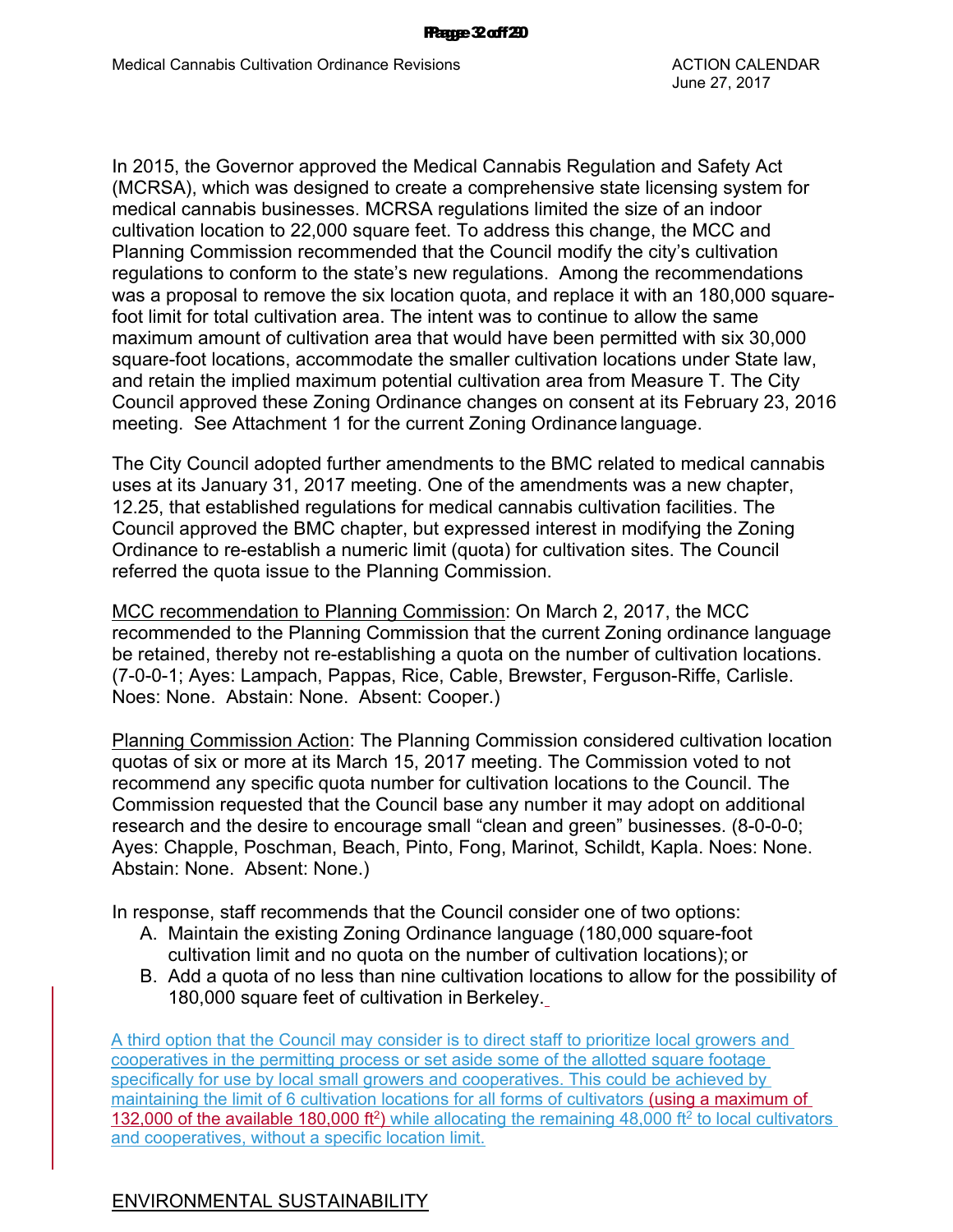#### Page 3 of 9 Page 4 of 20

subject of this report.

Page 2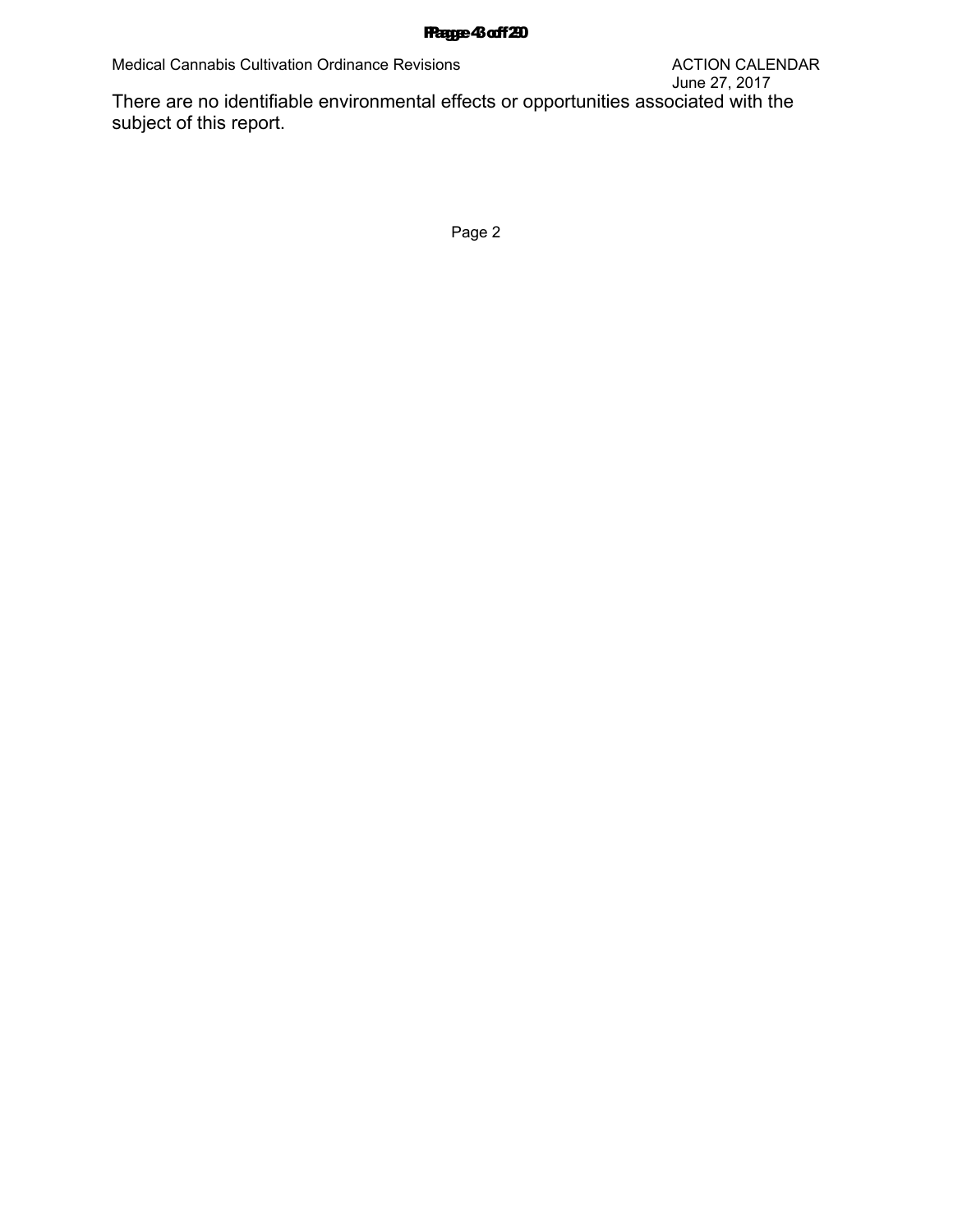## RATIONALE FOR RECOMMENDATION

Deciding if a quota of cultivation locations is needed, and if so, what that quota should be (other than the 180,000 square-foot limit) would allow the Council to permit cultivation businesses to locate in Berkeley. This would fulfill the voter direction given with the passage of Measure T.

#### ALTERNATIVE ACTIONS CONSIDERED

The Council could maintain the current Zoning Ordinance language (23E.72.040.A) related to cultivation locations (no quota), or adopt a quota of six locations or more.

#### CONTACT PERSON

Timothy Burroughs, Interim Director of Planning, (510) 981-7402 Alex Amoroso, Secretary, Planning Commission, (510) 981-7520 Elizabeth Greene, Secretary, Medical Cannabis Commission, (510) 981-7484

- 1. Zoning Ordinance Section 23E.72.040.A
- 2. 3-15-17 Planning Commission report
- 3. 3-15-17 Planning Commission minutes (partial)
- 4. 3-2-17 MCC minutes (partial)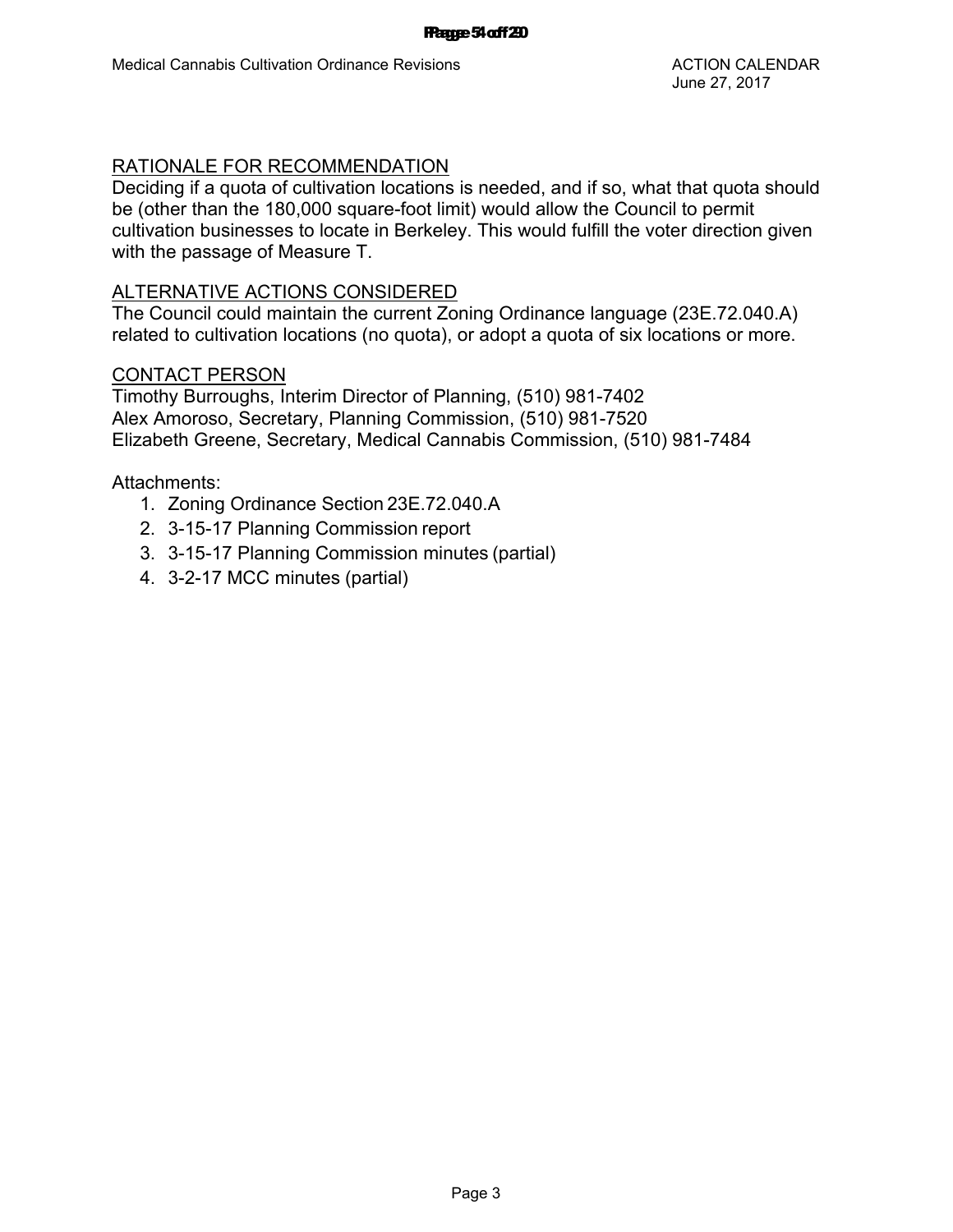### **Section 23E.72.040 Medical Cannabis Cultivation**

- A. Notwithstanding anything to the contrary in this Chapter, cultivation of medical cannabis as defined in Chapter 12.26, Chapter 12.27 and the State's Medical Marijuana Regulation and Safety Act shall be permitted as a matter of right with a Zoning Certificate in the M District, subject to the followinglimitations:
	- 1. Such locations shall be limited to licensed medical cannabisorganizations.
	- 2. Medical cannabis may not be dispensed, and client, patient or member services are prohibited, at such locations.
	- 3. No single location used for cultivation and associated uses by a licensee may exceed 22,000 square feet, except that separate spaces used by different licensees may be aggregated on the same location.
	- 4. The total area used for medical cannabis cultivation shall not exceed 180,000 square feet.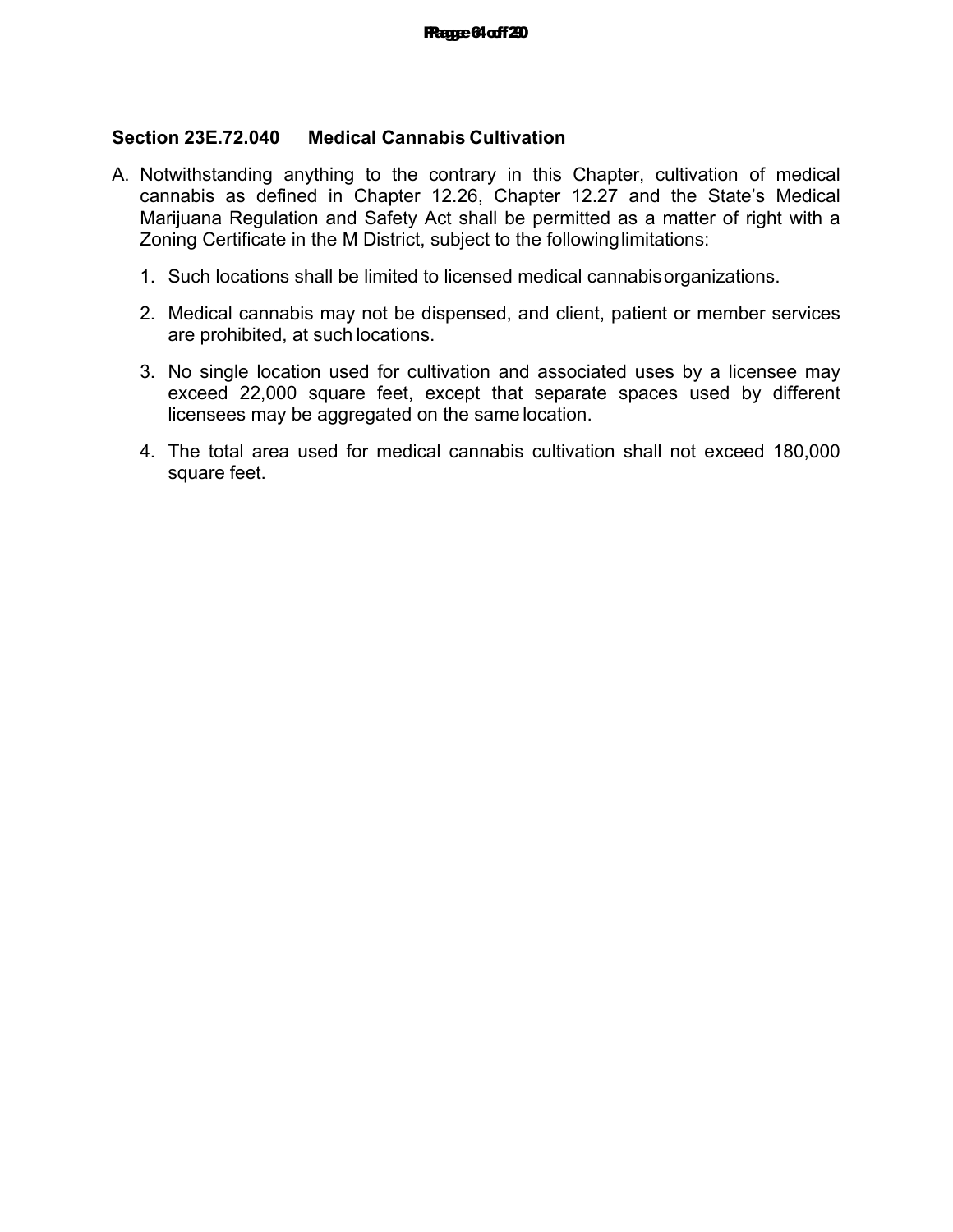

**Planning and Development Department** Land Use Planning Division

## **STAFF REPORT**

- DATE: March 15, 2017
- TO: Members of the Planning Commission
- FROM: Elizabeth Greene, Senior Planner
- SUBJECT: Public Hearing on Zoning Ordinance (ZO) Amendments to Section 23E.72.040 to Re-establish a Quota on Medical CannabisCultivation Locations

## RECOMMENDATION

Hold a Public Hearing and take public comment. Consider a numeric limit ("quota") on the number of cultivation locations and make a recommendation to Council.

See Attachment 1 for the proposed language options.

#### BACKGROUND

The current medical cannabis cultivation regulations were adopted by the City Council on February 23, 2016 in response to passage of California's Medical Cannabis Regulation and Safety Act (MCRSA). Among other changes, the Council, following the recommendation of the Planning Commission and Medical Cannabis Commission, removed the quota of six cultivation locations. The quota was replaced with a 180,000 square-foot cap on the total area within the M District that could be used for cultivation.

At its January 31, 2017 meeting, the Council approved regulations for cultivation facilities, with the caveat that the regulations would not become effective until the Zoning Ordinance is modified to include a limit of six cultivation locations. The Council forwarded a request to the Planning Commission to consider a numeric limitation (quota) of six locations, with the locations to be approved on a first-come, first-served basis (see Attachment 2). The cultivation regulations appear in the Berkeley Municipal Code, which is not the purview of the Planning Commission. However the maximum number of locations is part of the Zoning Ordinance and is within the Commission's purview. The focus of this public hearing is the number of cultivation locations.

## **DISCUSSION**

On December 16, 2015, the Planning Commission considered the quota on cultivation locations and recommended removing the numeric limit. Staff recommended increasing the number of locations from the original limit of six for two primary reasons: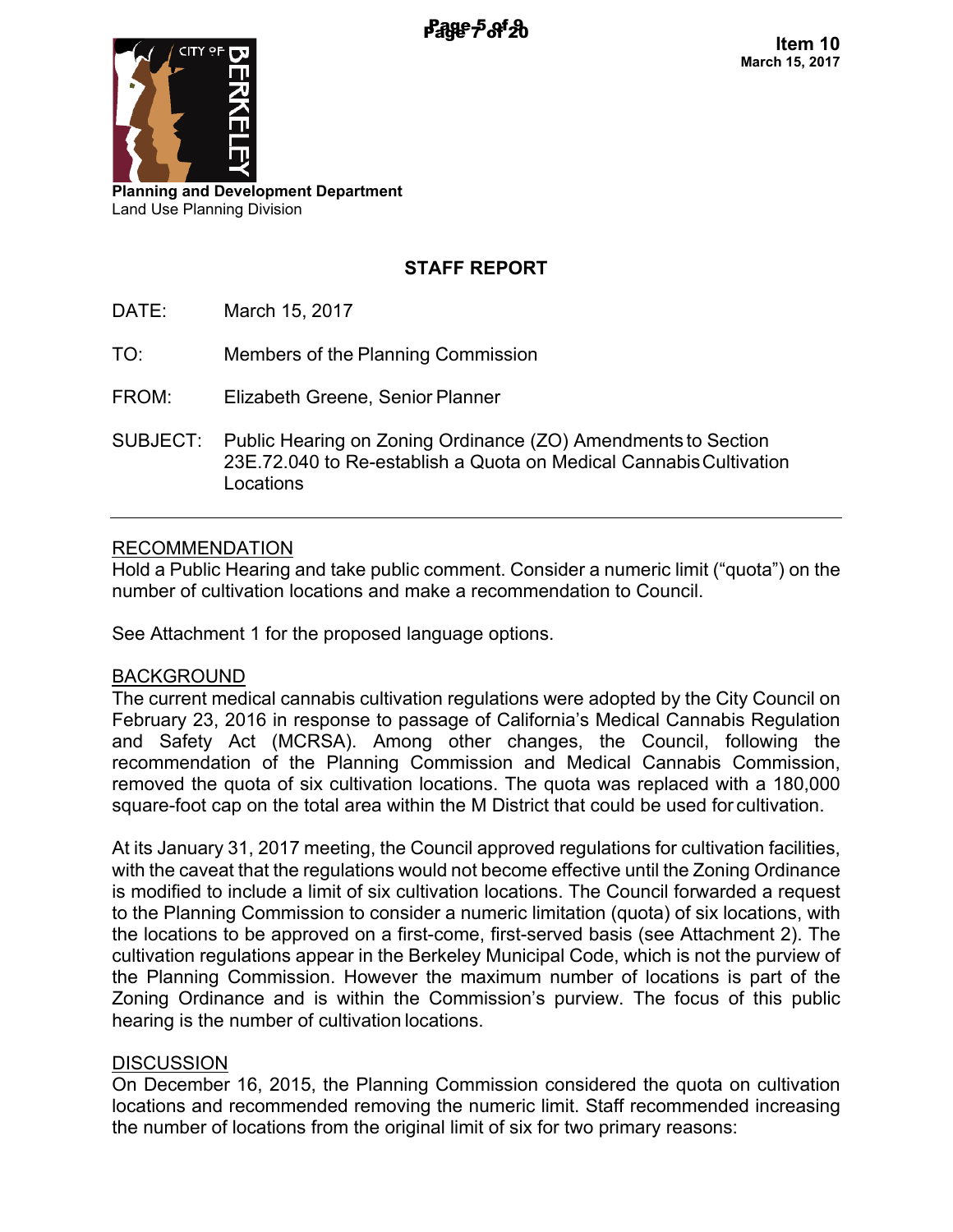- A. To ensure that the area of cultivation would not be limited by the reduced maximum size of cultivation locations (22,000 square feet) enacted by State law. A quota of six cultivation locations at the maximum size would result in a maximum total cultivation area of 132,000 square feet. This would be less than the 180,000 square feet currently allowed by the ZO.
- B. To encourage small businesses (under 5,000 square feet in area). These businesses would have their own licensing category under State law and may be better suited for Berkeley given lease rates and energy costs associated with indoor growing operations. Any location under the maximum size could represent a loss of cultivation potential if a quota is in place.

A limit on the number of medical cannabis cultivation locations is not necessarily a limit on the number of medical cannabis cultivation businesses. Per ZO Section 23E.70.040.A.3, no single location used for cultivation by a licensee may exceed 22,000 square feet, and multiple licenses may be aggregated at the same location.

For a more detailed discussion of the quota consideration, see the December 16, 2015 staff report (Attachment 3). Additional analysis is included in the November 18, 2015 staff report ..\..\..\Boards and Commissions\PC\Staff Reports - Packets\2015 Staff Reports\11- 18-15\Item 9 - Cannabis Cultivation Outside M District\2015-11-18\_Item 09\_Staff Report\_MC Cultivation.pdf

#### *MCC Recommendation*

At its March 2, 2017 meeting, the MCC recommended maintaining the current Zoning ordinance language. This language specifies a cap of 180,000 square feet on the total amount of area used for cultivation in the M District, without any limit on the number of cultivation locations. The MCC has recommended these policies over the past year for the following reasons:

- 1. To conform with the intent of Measure T. This measure, which passed in 2010, would have allowed 180,000 square feet of cultivation based on a quota of six locations with a maximum area of 30,000 square feet each. When the state law reduced the maximum size of a location to 22,000 square feet, the MCC promoted the concept of a 180,000 cap on the area for cultivation, and removing the limit of the number of locations. If a quota of six is established, the maximum amount of area for cultivation, if all six locations operate at the maximum size permitted, would be 132,000 square feet.
- 2. To allow for small businesses. While small businesses could co-locate on one site, this could add to the complexity of finding a location. Maintaining the current zoning language would allow for small cultivation locations to establish in the M District without reducing the overall area allowed for cultivation.

See Attachment 4 for the draft minutes from the MCC meeting.

The Environmental Review and General Plan and West Berkeley Plan Review sections are included in this report for review, and have not changed since earlier discussion of this subject. The number of cultivation sites is not considered a land use change under CEQA, or the General Plan. It is a numerical limitation on an allowed use.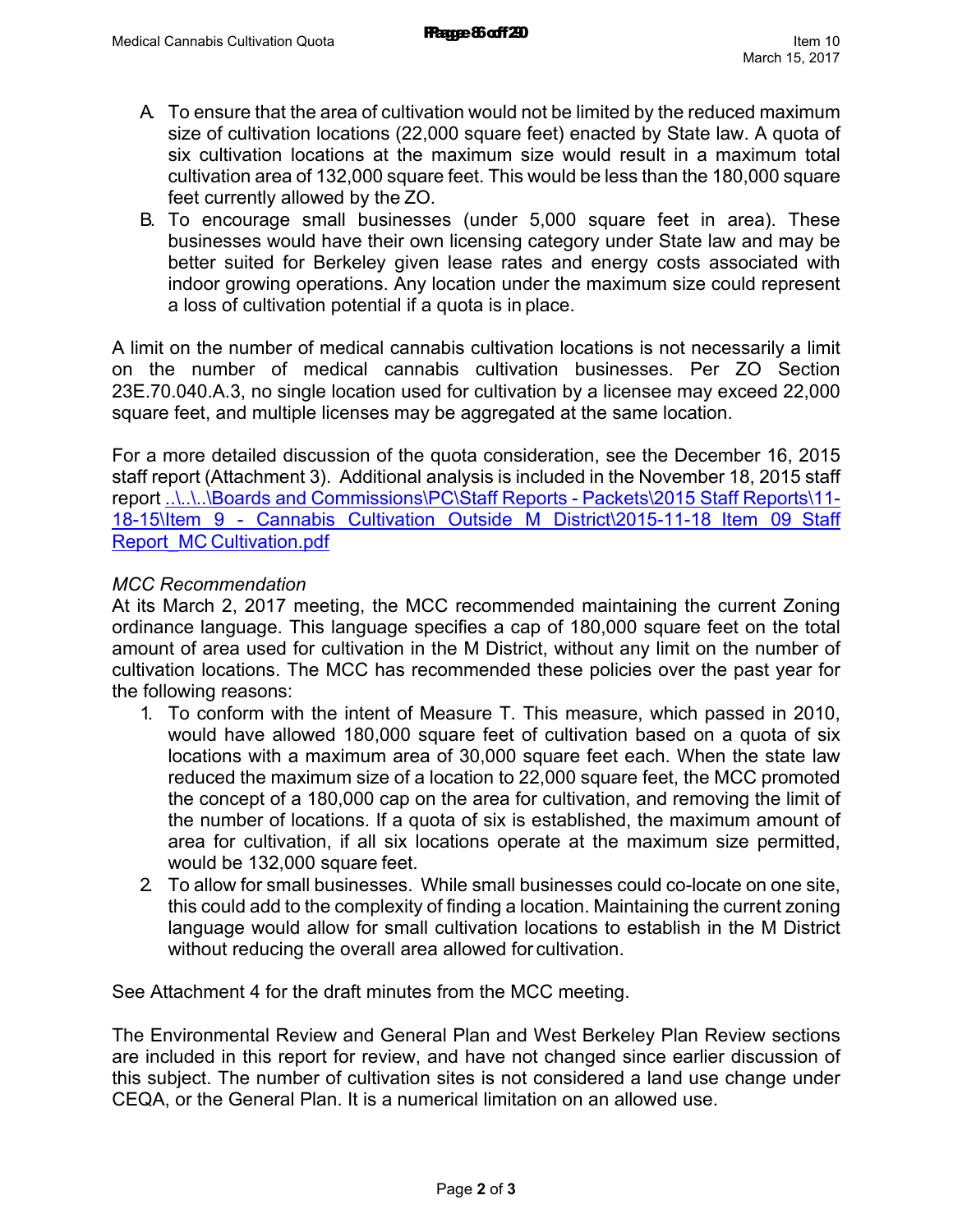### *Environmental Review*

CEQA is used to evaluate physical impacts from changes in use and activity, such as increased development or traffic. Adding a quota for the number of cultivation locations would not significantly change the existing regulations in the M District. Therefore, this action can be considered exempt from CEQA, per Section 15061.b.3, which states: "...CEQA applies only to projects which have the potential for causing a significant effect on the environment. Where it can be seen with certainty that there is no possibility that the activity in question may have a significant effect on the environment, the activity is not subject to CEQA".

#### *General Plan and West Berkeley Plan Review*

Staff has determined that no changes are necessary to the General Plan or the West Berkeley Plan as a result of this draft zoning amendment.

Modifying the zoning language to add a quota for the number of cultivation locations would be compatible with the following General Plan goals and actions:

Land Use Policy LU-34: Protect industrial uses in West Berkeley

Economic Development Policy ED-3: Promote policies, programs, and services that support a diverse local economy providing a range of goods and services that support existing local businesses, and that encourage new, independent business ventures.

The M District is within the West Berkeley Plan area. These zoning language changes would be compatible with the following West Berkeley Plan policies and actions:

Land Use Goal 1: Over the economically active area of West Berkeley, provide for a continued economic and land use mix, incorporating manufacturing, other industrial, retail and office/laboratory uses, to benefit Berkeley residents and businesses economically, benefit the City government fiscally, and promotes the varied and interest(ing) character of the area.

Land Use Goal 4: Assure that new development in any sector is of a scale and design that is appropriate to its surroundings, while respecting the genuine economic and physical needs of the development.

#### **CONCLUSION**

Staff recommends that the Planning Commission hold a Public Hearing, take public comment and forward a recommendation to Council to either maintain the existing language regarding medical cannabis cultivation locations (currently not limited) or to set a quota of six cultivation locations or more.

- 1. Proposed ordinance language
- 2. January 31, 2017 City Council annotated agenda
- 3. December 16, 2015 Planning Commission staff report
- 4. Draft Minutes from March 2, 2017 MCC meeting (partial)
- 5. Public Hearing Notice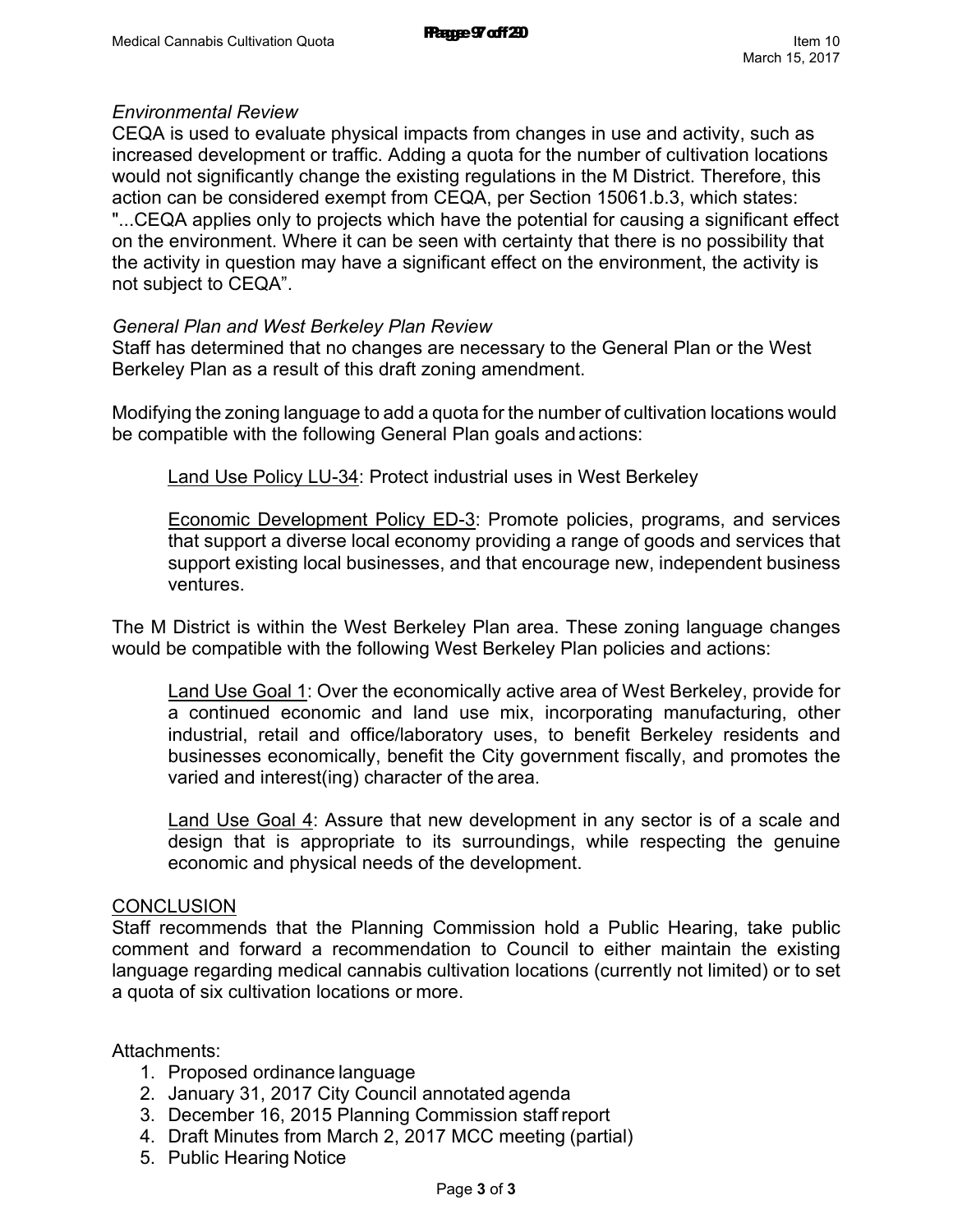## **DRAFT MINUTES OF THE REGULAR PLANNING COMMISSION MEETING March 15, 2017 (Partial)**

## **10. Action: Public Hearing: Medical Cannabis CultivationSites Maximum Number**

Staff introduced the Public Hearing on Zoning Ordinance amendments to reestablish a quota on medical cannabis cultivation locations. Staff requested that the Planning Commission make a recommendation to forward to Council to either maintain the existing language regarding medical cannabis cultivation locations (currently not limited) or to set a quota of six cultivation locations or more. The Planning Commission expressed concern about the cost of land or rent increases after the cultivation ordinance comes into effect. The Planning Commission agreed that a maximum limit of 6 cultivation locations is too small, and that more research should be done to come up with a better number for cultivation locations.

Motion/Second/Carried (RK/KC) to close the Public Hearing. Ayes: Chapple, Poschman, Beach, Pinto, Fong, Martinot, Schildt, William Kapla. Noes: None. Abstain: None. Absent: None. (8-0-0-0)

Motion/Second/Failed (SM/RK) The Planning Commission recommends a maximum limit of 25 cultivation locations. Ayes: Fong, Martinot. Noes: Chapple, Poschman, Beach, Pinto, Schildt, William Kapla. Abstain: None. Absent: None. (2-6-0-0)

Motion/Second/Carried (GP/PP) The Planning Commission does not recommend any number to the Council for cultivation locations and requests the Council consider number of locations based on additional research and the desire to encourage small "clean and green" businesses. Ayes: Chapple, Poschman, Beach, Pinto, Fong, Martinot, Schildt, William Kapla. Noes: None. Abstain: None. Absent: None.(8-0-0-0)

Public Comment: 17 speakers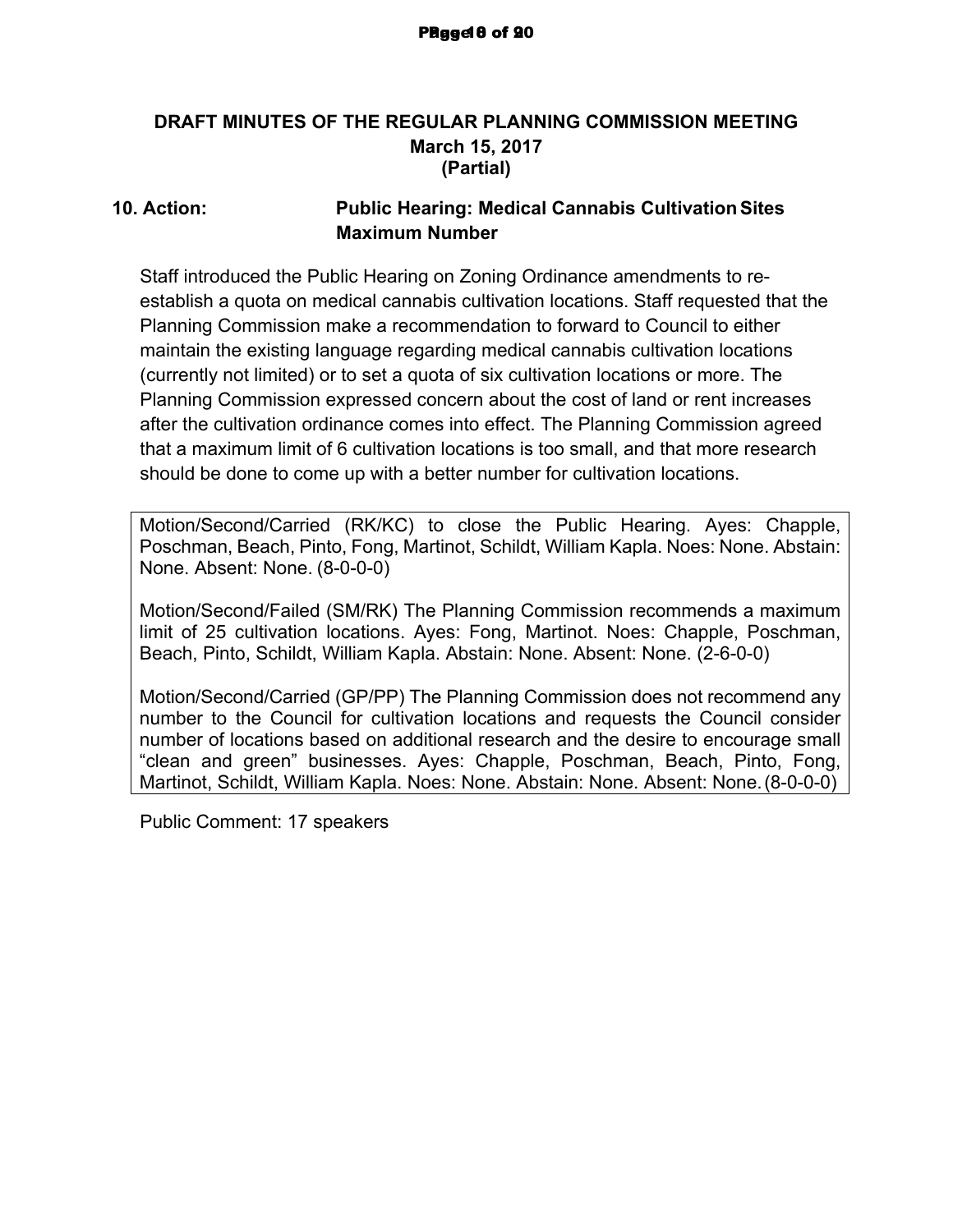## **DRAFT MINUTES OF THE REGULAR MEDICAL CANNABIS COMMISSION MEETING March 2, 2017 (Partial)**

#### **B. Recommendation for Planning Commission regarding number ofcultivation facilities.**

Staff presented the attachments for this item, 23E.72.040 language and Staff Report from December 16, 2015 Planning Commission meeting.

Public Comment: One public comment praised Commissioner's Item VIII.B information on cultivation facts and asked if cultivation could be considered a manufacturing use.

The Commission agreed that there should be no numeric limit of cultivation facilities. The Commission requested staff to research whether the number 6 recommended facilities of cultivation or cultivation licenses. Commissioner Rice noted that the removal of numeric limit of cultivation sites was passed as a Consent Item at City Council on February 23, 2016. The Commission also noted that the existing Manufacturing uses are already protected in the M Districts. The MCC agreed to send a revised version of Item VIII.B to the March 15<sup>th</sup> Planning Commission meeting.

Motion/second to recommend no changes to the current cultivation ordinance and application process that was recommended to City Council. (Lampach/Rice). The motion carried 7-0-0-1. (Ayes: Lampach, Pappas, Rice, Cable, Brewster, Ferguson-Riffe, Carlisle. Noes: None. Abstain: None. Absent: Cooper.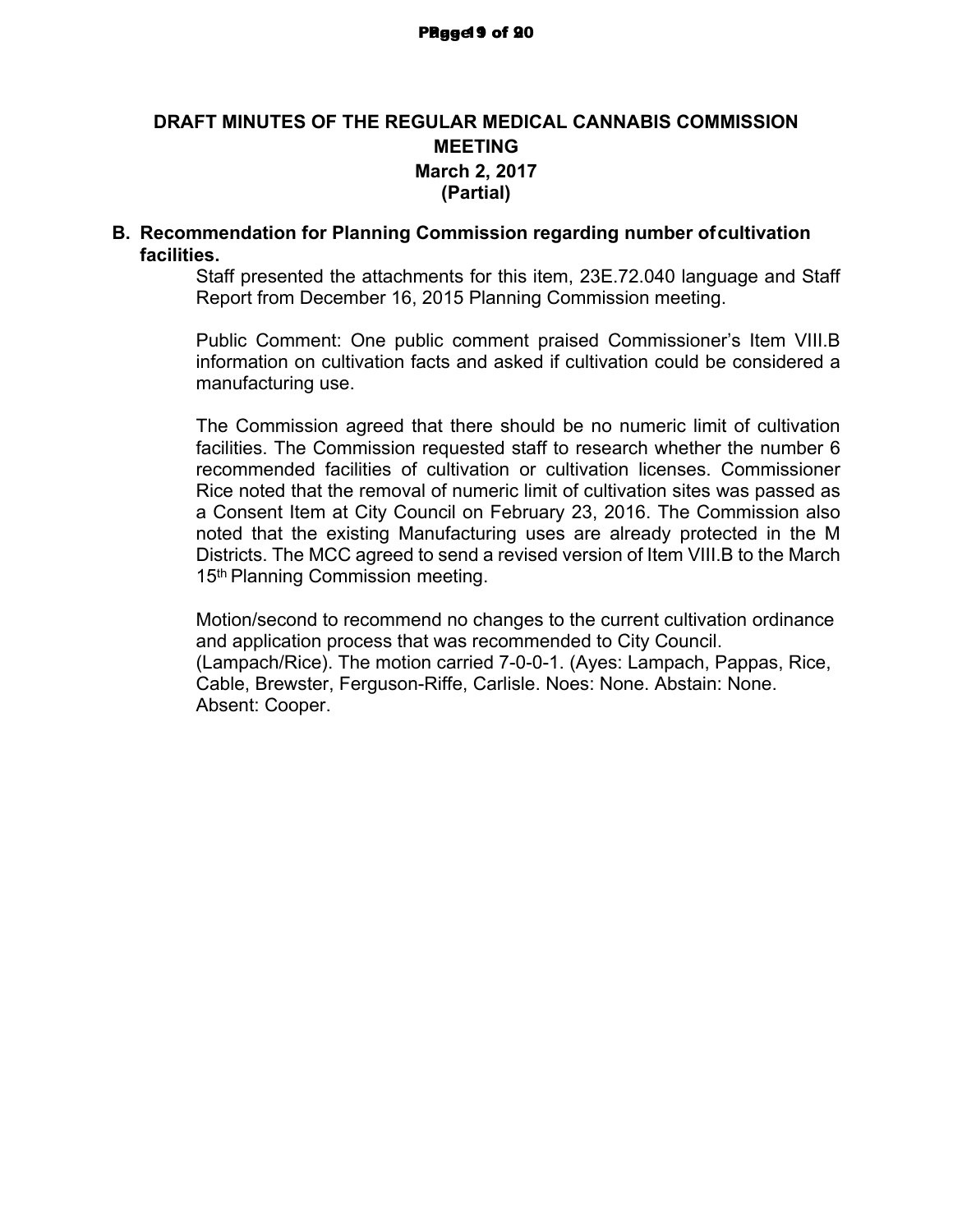

ACTION CALENDAR July 11, 2017 *(Continued from June 27, 2017)*

To: Honorable Mayor and Members of the City Council

From: Dee Williams-Ridley, City Manager

Submitted by: Timothy Burroughs, Interim Director, Planning & Development

Subject: Medical Cannabis Cultivation Ordinance Revisions

#### RECOMMENDATION

Consider the responses provided by the Planning Commission and Medical Cannabis Commission (MCC) to Council's referral regarding the desired maximum number of Medical Cannabis Cultivation locations (Zoning Ordinance/BMC Section 23E.72.040.A) and give direction to staff regarding any recommended changes to the Zoning Ordinance.

## FISCAL IMPACTS OF RECOMMENDATION

Establishing a quota for cultivation locations could reduce expected City revenue.

#### Revenue

The MCC calculated that if 180,000 square feet is cultivated, the City taxes generated could be between \$650,000 and \$1,300,000 annually. Restrictions on the number of cultivation locations could limit both how many cultivation facilities locate in Berkeley and how much floor area is available for cultivation. A quota could restrict the City taxes that are generated from this use.

## CURRENT SITUATION AND ITS EFFECTS

At its January 31, 2017 meeting, the City Council approved BMC Chapter 12.25, which established regulations for medical cannabis cultivation facilities. As part of the discussion, the Council asked the Planning Commission to reconsider a quota on the number of cultivation locations, and placed a hold on the effective date of the ordinance until the Zoning Ordinance includes a limit of six cultivation locations.

#### **Background**

The Zoning Ordinance language related to medical cannabis cultivation was established by the passage of Measure T in November 2010. Measure T called for a limit of six cultivation locations, each with a maximum size limit of 30,000 square feet. The limit applied specifically to "locations"; different licensees may locate at one location as long as the total area used for cultivation does not exceed 30,000 square feet. The measure allowed for future implementation and amendment by Council.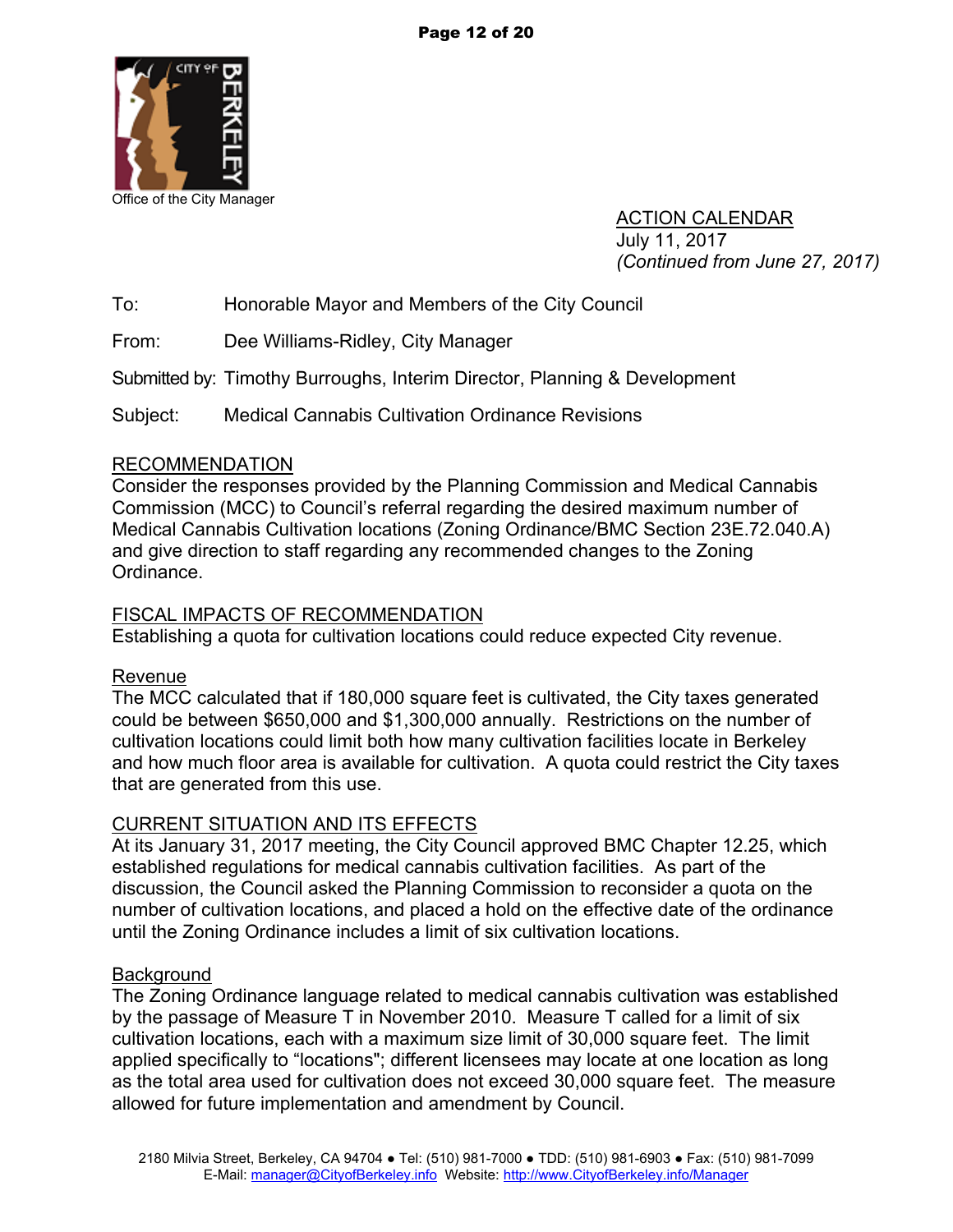In 2015, the Governor approved the Medical Cannabis Regulation and Safety Act (MCRSA), which was designed to create a comprehensive state licensing system for medical cannabis businesses. MCRSA regulations limited the size of an indoor cultivation location to 22,000 square feet. To address this change, the MCC and Planning Commission recommended that the Council modify the city's cultivation regulations to conform to the state's new regulations. Among the recommendations was a proposal to remove the six location quota, and replace it with an 180,000 squarefoot limit for total cultivation area. The intent was to continue to allow the same maximum amount of cultivation area that would have been permitted with six 30,000 square-foot locations, accommodate the smaller cultivation locations under State law, and retain the implied maximum potential cultivation area from Measure T. The City Council approved these Zoning Ordinance changes on consent at its February 23, 2016 meeting. See Attachment 1 for the current Zoning Ordinance language.

The City Council adopted further amendments to the BMC related to medical cannabis uses at its January 31, 2017 meeting. One of the amendments was a new chapter, 12.25, that established regulations for medical cannabis cultivation facilities. The Council approved the BMC chapter, but expressed interest in modifying the Zoning Ordinance to re-establish a numeric limit (quota) for cultivation sites. The Council referred the quota issue to the Planning Commission.

MCC recommendation to Planning Commission: On March 2, 2017, the MCC recommended to the Planning Commission that the current Zoning ordinance language be retained, thereby not re-establishing a quota on the number of cultivation locations. (7-0-0-1; Ayes: Lampach, Pappas, Rice, Cable, Brewster, Ferguson-Riffe, Carlisle. Noes: None. Abstain: None. Absent: Cooper.)

Planning Commission Action: The Planning Commission considered cultivation location quotas of six or more at its March 15, 2017 meeting. The Commission voted to not recommend any specific quota number for cultivation locations to the Council. The Commission requested that the Council base any number it may adopt on additional research and the desire to encourage small "clean and green" businesses. (8-0-0-0; Ayes: Chapple, Poschman, Beach, Pinto, Fong, Marinot, Schildt, Kapla. Noes: None. Abstain: None. Absent: None.)

In response, staff recommends that the Council consider one of two options:

- A. Maintain the existing Zoning Ordinance language (180,000 square-foot cultivation limit and no quota on the number of cultivation locations); or
- B. Add a quota of no less than nine cultivation locations to allow for the possibility of 180,000 square feet of cultivation in Berkeley.

#### ENVIRONMENTAL SUSTAINABILITY

There are no identifiable environmental effects or opportunities associated with the subject of this report.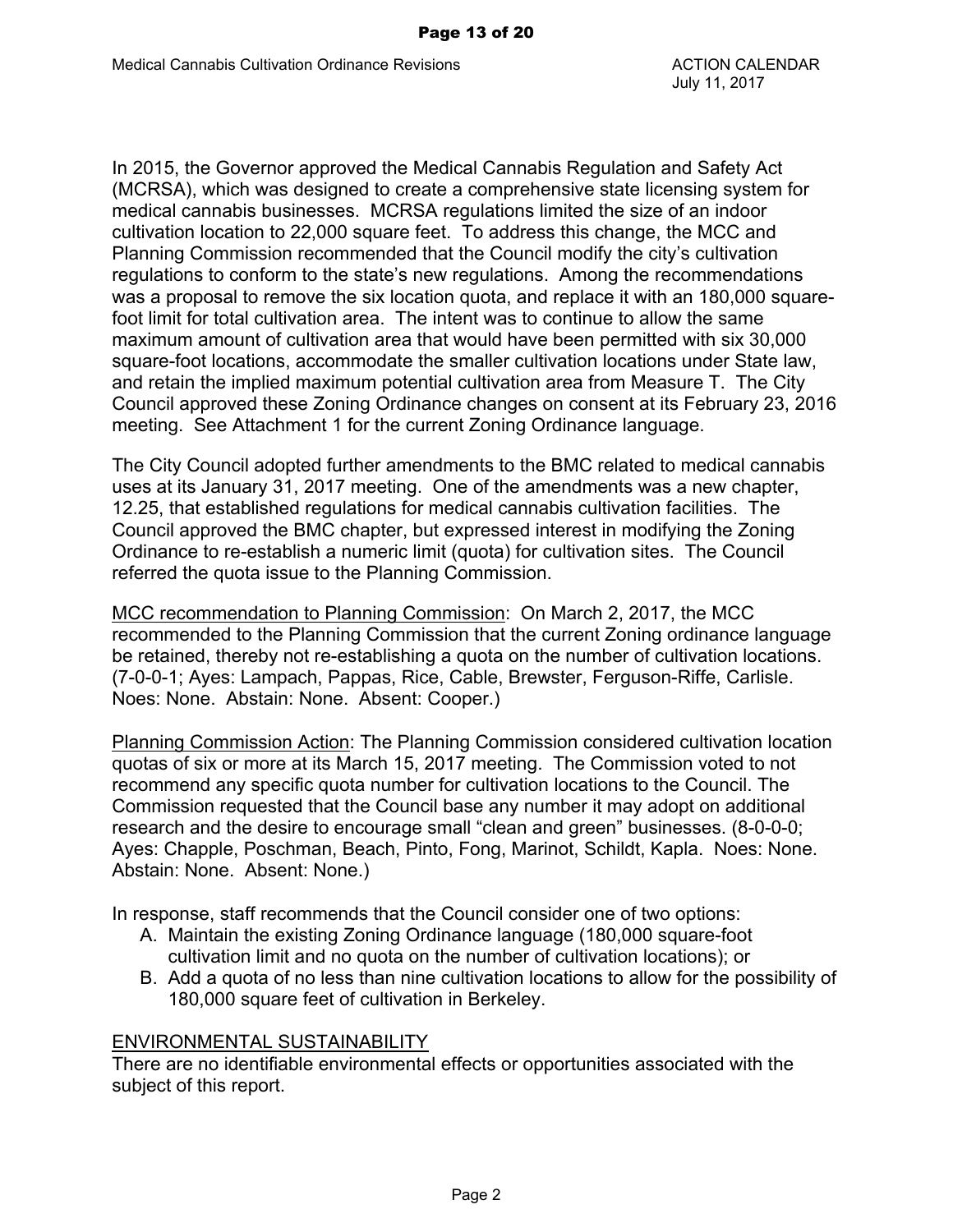## RATIONALE FOR RECOMMENDATION

Deciding if a quota of cultivation locations is needed, and if so, what that quota should be (other than the 180,000 square-foot limit) would allow the Council to permit cultivation businesses to locate in Berkeley. This would fulfill the voter direction given with the passage of Measure T.

#### ALTERNATIVE ACTIONS CONSIDERED

The Council could maintain the current Zoning Ordinance language (23E.72.040.A) related to cultivation locations (no quota), or adopt a quota of six locations or more.

#### CONTACT PERSON

Timothy Burroughs, Interim Director of Planning, (510) 981-7402 Alex Amoroso, Secretary, Planning Commission, (510) 981-7520 Elizabeth Greene, Secretary, Medical Cannabis Commission, (510) 981-7484

- 1. Zoning Ordinance Section 23E.72.040.A
- 2. 3-15-17 Planning Commission report
- 3. 3-15-17 Planning Commission minutes (partial)
- 4. 3-2-17 MCC minutes (partial)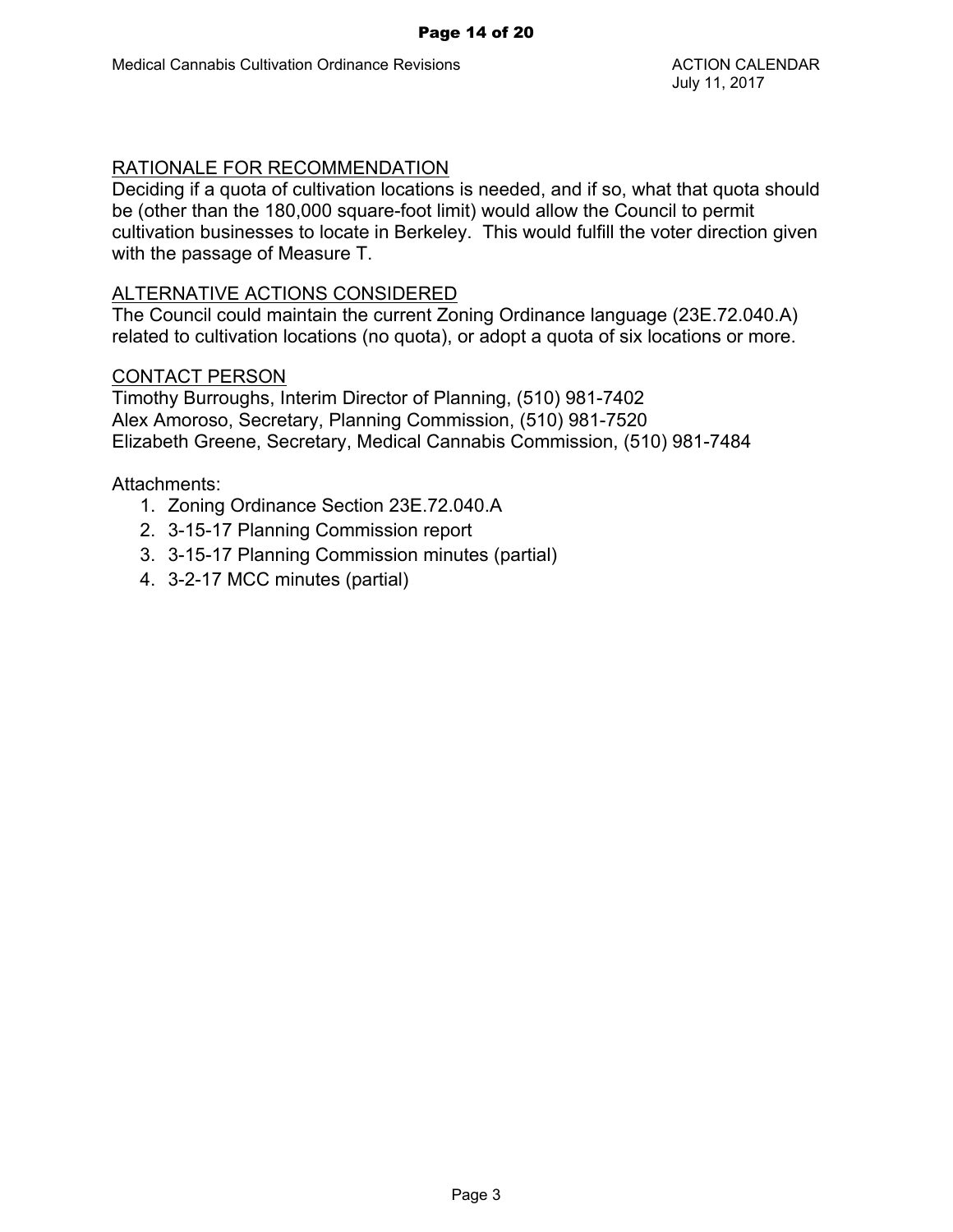### **Section 23E.72.040 Medical Cannabis Cultivation**

- A. Notwithstanding anything to the contrary in this Chapter, cultivation of medical cannabis as defined in Chapter 12.26, Chapter 12.27 and the State's Medical Marijuana Regulation and Safety Act shall be permitted as a matter of right with a Zoning Certificate in the M District, subject to the following limitations:
	- 1. Such locations shall be limited to licensed medical cannabis organizations.
	- 2. Medical cannabis may not be dispensed, and client, patient or member services are prohibited, at such locations.
	- 3. No single location used for cultivation and associated uses by a licensee may exceed 22,000 square feet, except that separate spaces used by different licensees may be aggregated on the same location.
	- 4. The total area used for medical cannabis cultivation shall not exceed 180,000 square feet.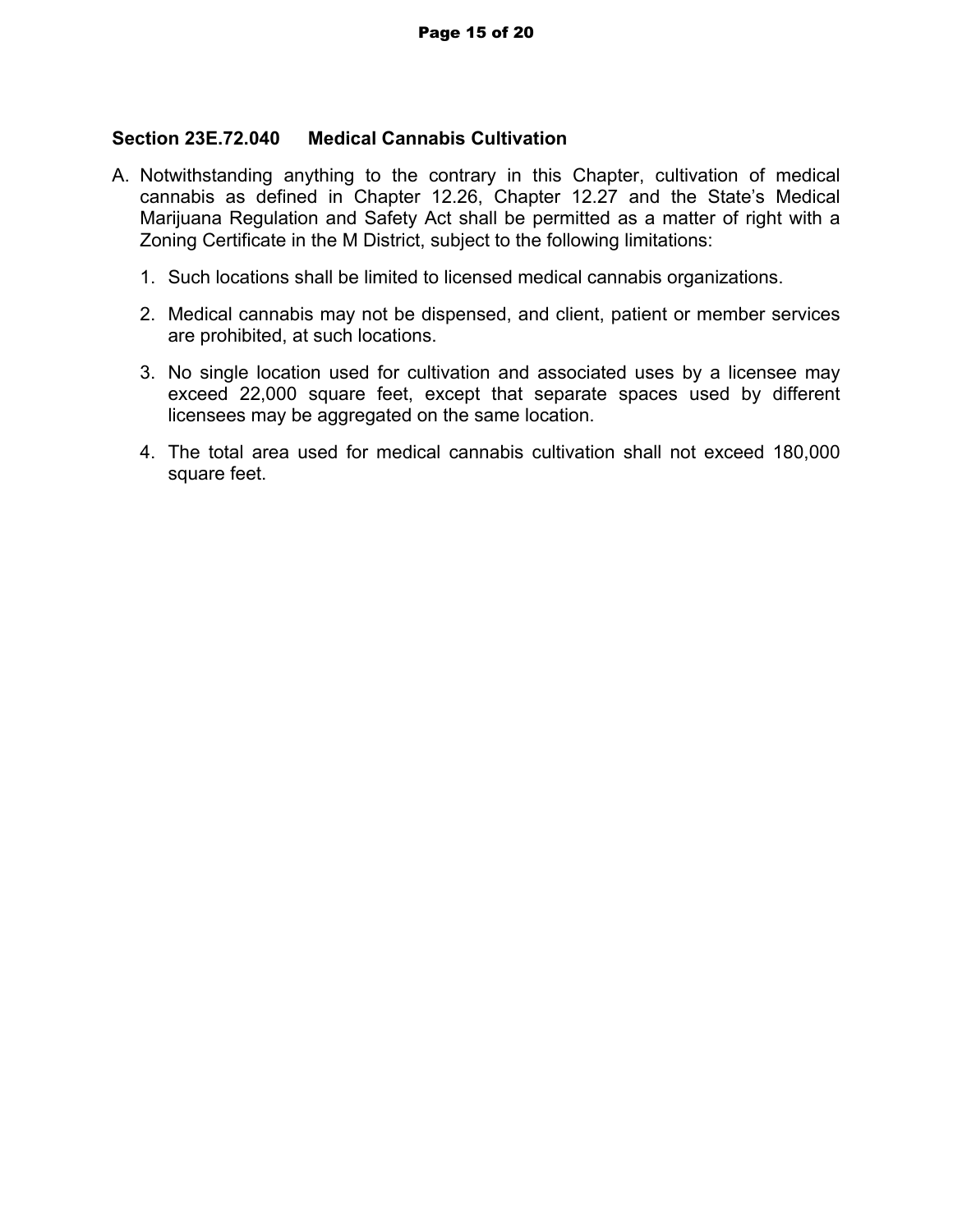

**Planning and Development Department** Land Use Planning Division

## **STAFF REPORT**

- DATE: March 15, 2017
- TO: Members of the Planning Commission
- FROM: Elizabeth Greene, Senior Planner
- SUBJECT: Public Hearing on Zoning Ordinance (ZO) Amendments to Section 23E.72.040 to Re-establish a Quota on Medical Cannabis Cultivation Locations

#### RECOMMENDATION

Hold a Public Hearing and take public comment. Consider a numeric limit ("quota") on the number of cultivation locations and make a recommendation to Council.

See Attachment 1 for the proposed language options.

#### BACKGROUND

The current medical cannabis cultivation regulations were adopted by the City Council on February 23, 2016 in response to passage of California's Medical Cannabis Regulation and Safety Act (MCRSA). Among other changes, the Council, following the recommendation of the Planning Commission and Medical Cannabis Commission, removed the quota of six cultivation locations. The quota was replaced with a 180,000 square-foot cap on the total area within the M District that could be used for cultivation.

At its January 31, 2017 meeting, the Council approved regulations for cultivation facilities, with the caveat that the regulations would not become effective until the Zoning Ordinance is modified to include a limit of six cultivation locations. The Council forwarded a request to the Planning Commission to consider a numeric limitation (quota) of six locations, with the locations to be approved on a first-come, first-served basis (see Attachment 2). The cultivation regulations appear in the Berkeley Municipal Code, which is not the purview of the Planning Commission. However the maximum number of locations is part of the Zoning Ordinance and is within the Commission's purview. The focus of this public hearing is the number of cultivation locations.

#### **DISCUSSION**

On December 16, 2015, the Planning Commission considered the quota on cultivation locations and recommended removing the numeric limit. Staff recommended increasing the number of locations from the original limit of six for two primary reasons: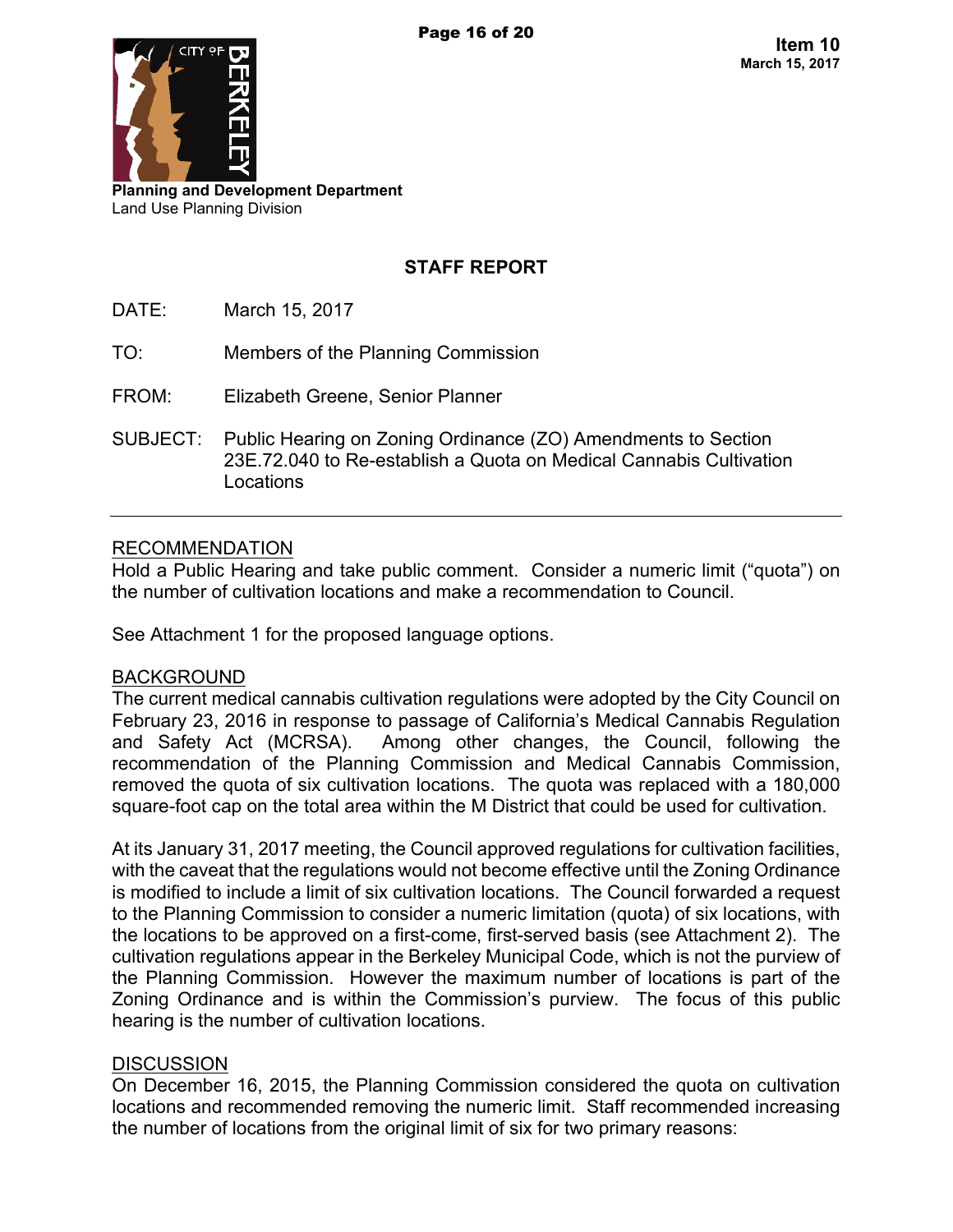- A. To ensure that the area of cultivation would not be limited by the reduced maximum size of cultivation locations (22,000 square feet) enacted by State law. A quota of six cultivation locations at the maximum size would result in a maximum total cultivation area of 132,000 square feet. This would be less than the 180,000 square feet currently allowed by the ZO.
- B. To encourage small businesses (under 5,000 square feet in area). These businesses would have their own licensing category under State law and may be better suited for Berkeley given lease rates and energy costs associated with indoor growing operations. Any location under the maximum size could represent a loss of cultivation potential if a quota is in place.

A limit on the number of medical cannabis cultivation locations is not necessarily a limit on the number of medical cannabis cultivation businesses. Per ZO Section 23E.70.040.A.3, no single location used for cultivation by a licensee may exceed 22,000 square feet, and multiple licenses may be aggregated at the same location.

For a more detailed discussion of the quota consideration, see the December 16, 2015 staff report (Attachment 3). Additional analysis is included in the November 18, 2015 staff report [..\..\..\Boards and Commissions\PC\Staff Reports - Packets\2015 Staff Reports\11-](file://cobnas1/Planning$/LANDUSE/Boards%20and%20Commissions/PC/Staff%20Reports%20-%20Packets/Boards%20and%20Commissions/PC/Staff%20Reports%20-%20Packets/2015%20Staff%20Reports/11-18-15/Item%209%20-%20Cannabis%20Cultivation%20Outside%20M%20District/2015-11-18_Item%2009_Staff%20Report_MC%20Cultivation.pdf) [18-15\Item 9 - Cannabis Cultivation Outside M District\2015-11-18\\_Item 09\\_Staff](file://cobnas1/Planning$/LANDUSE/Boards%20and%20Commissions/PC/Staff%20Reports%20-%20Packets/Boards%20and%20Commissions/PC/Staff%20Reports%20-%20Packets/2015%20Staff%20Reports/11-18-15/Item%209%20-%20Cannabis%20Cultivation%20Outside%20M%20District/2015-11-18_Item%2009_Staff%20Report_MC%20Cultivation.pdf)  [Report\\_MC Cultivation.pdf](file://cobnas1/Planning$/LANDUSE/Boards%20and%20Commissions/PC/Staff%20Reports%20-%20Packets/Boards%20and%20Commissions/PC/Staff%20Reports%20-%20Packets/2015%20Staff%20Reports/11-18-15/Item%209%20-%20Cannabis%20Cultivation%20Outside%20M%20District/2015-11-18_Item%2009_Staff%20Report_MC%20Cultivation.pdf)

#### *MCC Recommendation*

At its March 2, 2017 meeting, the MCC recommended maintaining the current Zoning ordinance language. This language specifies a cap of 180,000 square feet on the total amount of area used for cultivation in the M District, without any limit on the number of cultivation locations. The MCC has recommended these policies over the past year for the following reasons:

- 1. To conform with the intent of Measure T. This measure, which passed in 2010, would have allowed 180,000 square feet of cultivation based on a quota of six locations with a maximum area of 30,000 square feet each. When the state law reduced the maximum size of a location to 22,000 square feet, the MCC promoted the concept of a 180,000 cap on the area for cultivation, and removing the limit of the number of locations. If a quota of six is established, the maximum amount of area for cultivation, if all six locations operate at the maximum size permitted, would be 132,000 square feet.
- 2. To allow for small businesses. While small businesses could co-locate on one site, this could add to the complexity of finding a location. Maintaining the current zoning language would allow for small cultivation locations to establish in the M District without reducing the overall area allowed for cultivation.

See Attachment 4 for the draft minutes from the MCC meeting.

The Environmental Review and General Plan and West Berkeley Plan Review sections are included in this report for review, and have not changed since earlier discussion of this subject. The number of cultivation sites is not considered a land use change under CEQA, or the General Plan. It is a numerical limitation on an allowed use.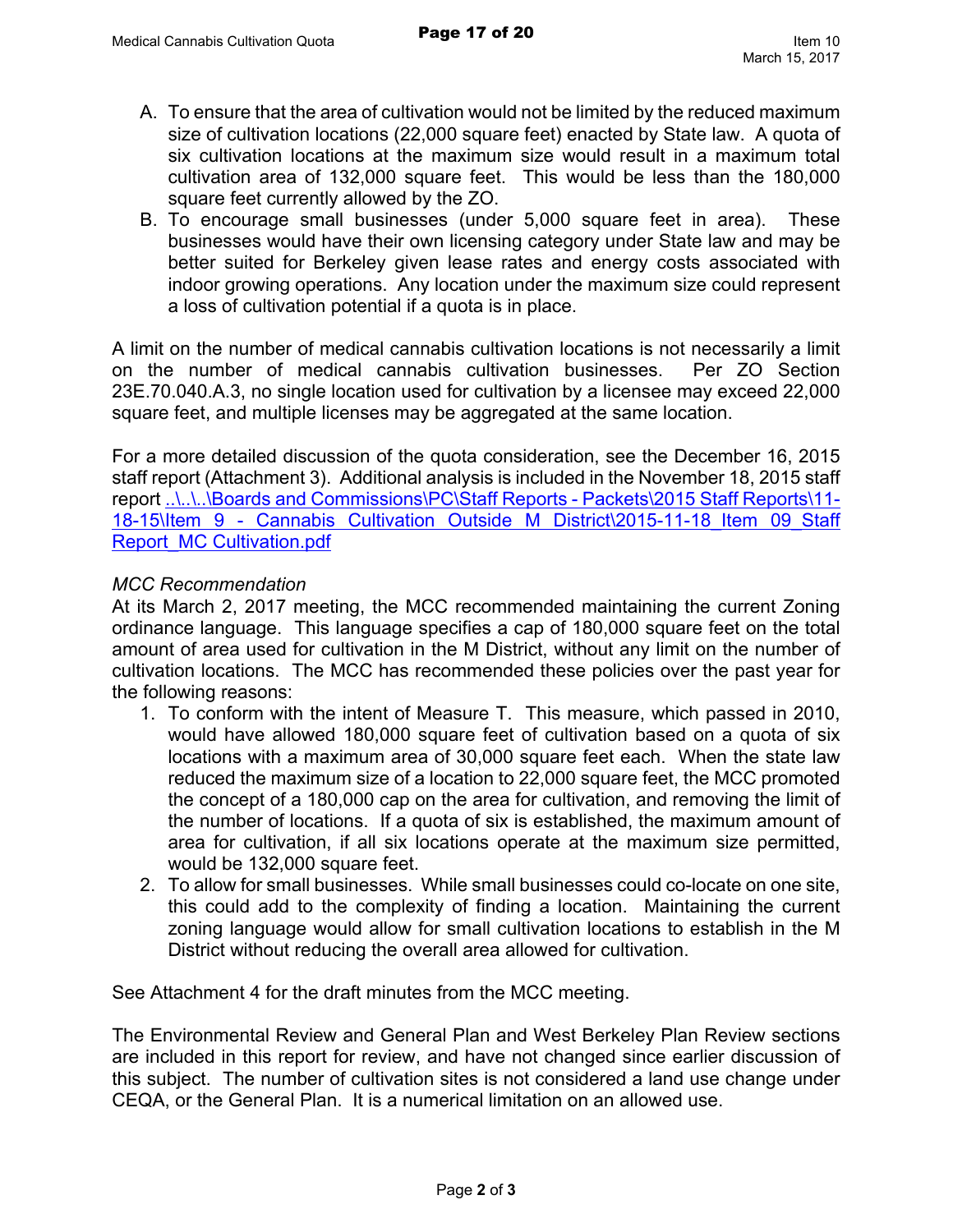#### *Environmental Review*

CEQA is used to evaluate physical impacts from changes in use and activity, such as increased development or traffic. Adding a quota for the number of cultivation locations would not significantly change the existing regulations in the M District. Therefore, this action can be considered exempt from CEQA, per Section 15061.b.3, which states: "...CEQA applies only to projects which have the potential for causing a significant effect on the environment. Where it can be seen with certainty that there is no possibility that the activity in question may have a significant effect on the environment, the activity is not subject to CEQA".

#### *General Plan and West Berkeley Plan Review*

Staff has determined that no changes are necessary to the General Plan or the West Berkeley Plan as a result of this draft zoning amendment.

Modifying the zoning language to add a quota for the number of cultivation locations would be compatible with the following General Plan goals and actions:

Land Use Policy LU-34: Protect industrial uses in West Berkeley

Economic Development Policy ED-3: Promote policies, programs, and services that support a diverse local economy providing a range of goods and services that support existing local businesses, and that encourage new, independent business ventures.

The M District is within the West Berkeley Plan area. These zoning language changes would be compatible with the following West Berkeley Plan policies and actions:

Land Use Goal 1: Over the economically active area of West Berkeley, provide for a continued economic and land use mix, incorporating manufacturing, other industrial, retail and office/laboratory uses, to benefit Berkeley residents and businesses economically, benefit the City government fiscally, and promotes the varied and interest(ing) character of the area.

Land Use Goal 4: Assure that new development in any sector is of a scale and design that is appropriate to its surroundings, while respecting the genuine economic and physical needs of the development.

#### **CONCLUSION**

Staff recommends that the Planning Commission hold a Public Hearing, take public comment and forward a recommendation to Council to either maintain the existing language regarding medical cannabis cultivation locations (currently not limited) or to set a quota of six cultivation locations or more.

- 1. Proposed ordinance language
- 2. January 31, 2017 City Council annotated agenda
- 3. December 16, 2015 Planning Commission staff report
- 4. Draft Minutes from March 2, 2017 MCC meeting (partial)
- 5. Public Hearing Notice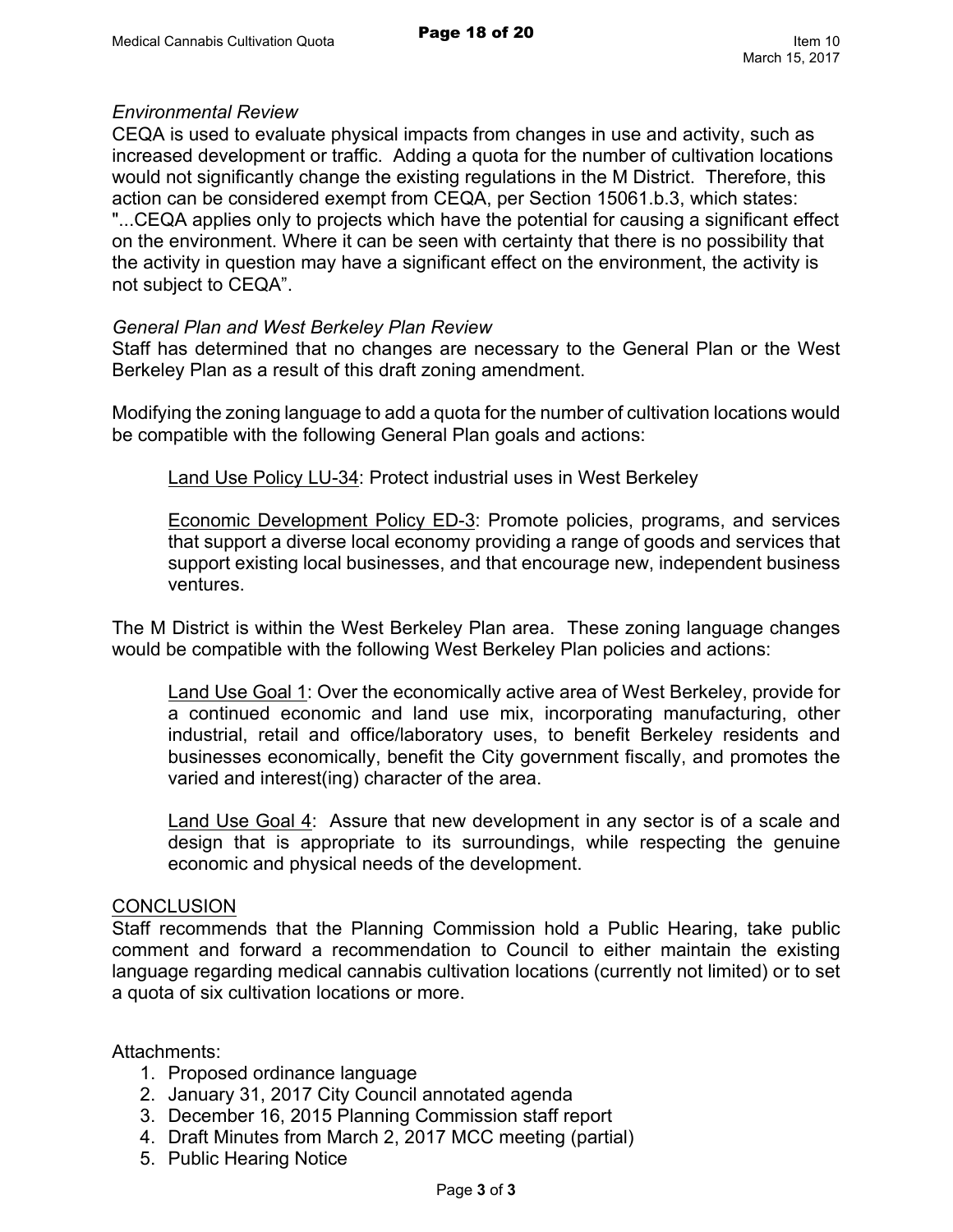## **DRAFT MINUTES OF THE REGULAR PLANNING COMMISSION MEETING March 15, 2017 (Partial)**

## **10. Action: Public Hearing: Medical Cannabis Cultivation Sites Maximum Number**

Staff introduced the Public Hearing on Zoning Ordinance amendments to reestablish a quota on medical cannabis cultivation locations. Staff requested that the Planning Commission make a recommendation to forward to Council to either maintain the existing language regarding medical cannabis cultivation locations (currently not limited) or to set a quota of six cultivation locations or more. The Planning Commission expressed concern about the cost of land or rent increases after the cultivation ordinance comes into effect. The Planning Commission agreed that a maximum limit of 6 cultivation locations is too small, and that more research should be done to come up with a better number for cultivation locations.

Motion/Second/Carried (RK/KC) to close the Public Hearing. Ayes: Chapple, Poschman, Beach, Pinto, Fong, Martinot, Schildt, William Kapla. Noes: None. Abstain: None. Absent: None. (8-0-0-0)

Motion/Second/Failed (SM/RK) The Planning Commission recommends a maximum limit of 25 cultivation locations. Ayes: Fong, Martinot. Noes: Chapple, Poschman, Beach, Pinto, Schildt, William Kapla. Abstain: None. Absent: None. (2-6-0-0)

Motion/Second/Carried (GP/PP) The Planning Commission does not recommend any number to the Council for cultivation locations and requests the Council consider number of locations based on additional research and the desire to encourage small "clean and green" businesses. Ayes: Chapple, Poschman, Beach, Pinto, Fong, Martinot, Schildt, William Kapla. Noes: None. Abstain: None. Absent: None. (8-0-0-0)

Public Comment: 17 speakers